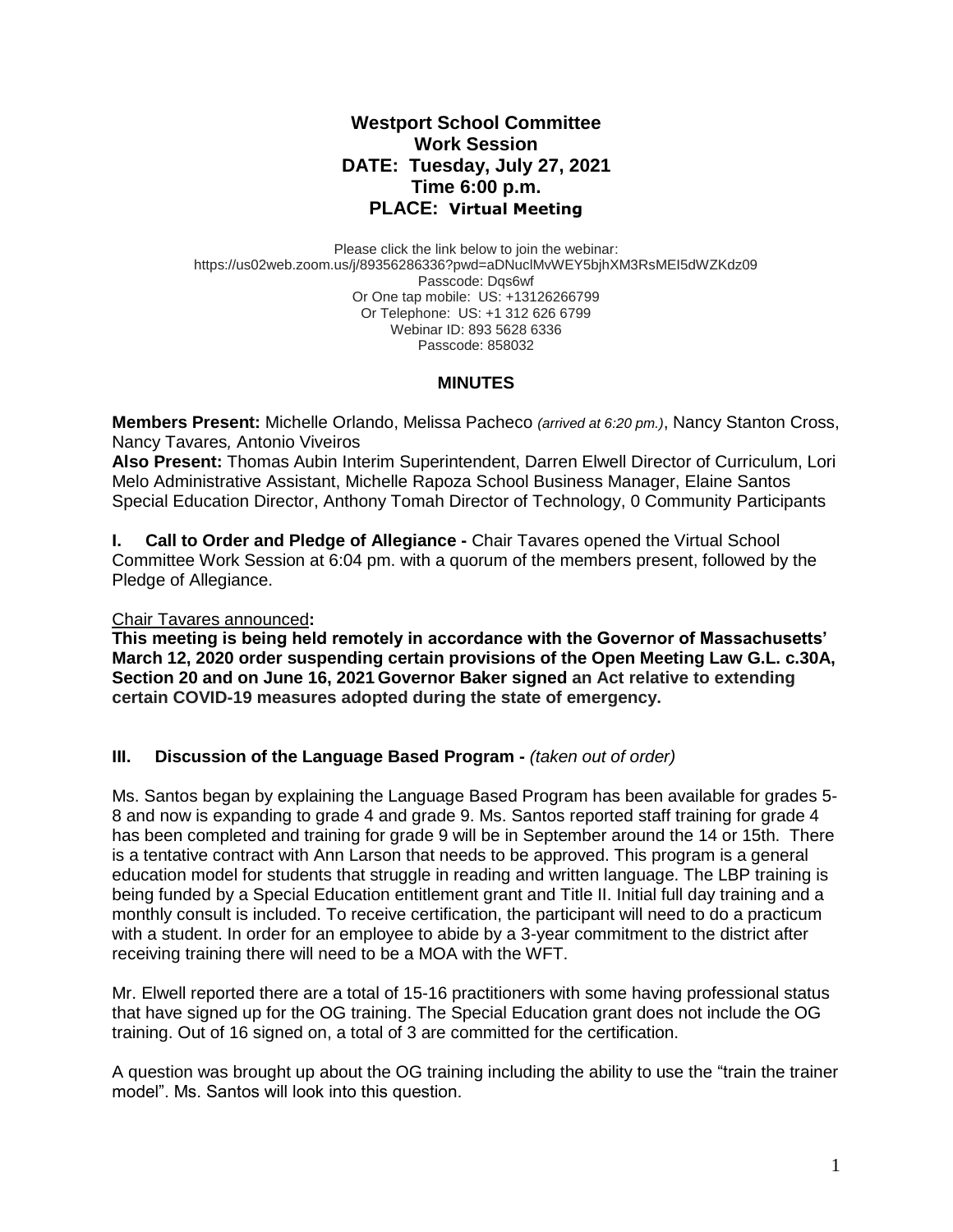On August 10, there will be a 1-day virtual training on Orton Gillingham strategies with funding secured from a grant. Cost is about \$1,135 per teacher including materials.

Mr. Elwell shared that the sooner intervention takes place, the better students will be prepared and could avoid the Special Education pathway as well as out of district placements.

Discussion took place on the eligibility requirements for the Language Based Program. Ms. Santos explained there is a referral process at the end of the year as well as looking at assessment results. Students could have a learning disability in reading and writing, or have ADHD. There is an evaluation that takes place every 3 years. Some students continue to have a disability upon reevaluation and some do not.

#### *(Ms. Pacheco arrived here at 6:20 pm.)*

Ms. Stanton Cross shared some information from a recent conference attended on ESSER funds. Districts are encouraged to define a wish list, where do you want to go and what do you want to accomplish. Then get community and stakeholders to back these wish list items and fund it on year 3. This strategy will use ESSER funds wisely.

An item on the wish list could be having 2 teachers OG certified in each grade level. This would be impactful for the district. Use stipends through ESSER funds or hire teachers that are certified. It was noted that a 1-day seminar is not going to give the district what it really needs.

Offering a higher rate of salary due to experience in OG could help expand the program and get it where we need it. Making the job description a bit different and adding inhouse PD would provide a long-term benefit for the district.

#### **II. Discussion of ARP / ESSER - Use of Funds -**

Ms. Rapoza reported the ESSER II funding needs to be solidified and the grant submission is due July 31, 2021. This meeting is to go over the items highlighted in red from the spreadsheet entitled *ESSER Funding FY22-FY23*.

Chair Tavares requested for Mr. Tomah to give a recap of the items related to technology which include the following:

### **Wi-Fi MAC and WES, Interactive TV's (WES) Includes Install, 50 Laptops, 200 Chromebooks (4-year supply)**

Mr. Tomah began with line 4 MAC and WES Wi-Fi explaining infrastructure behind the scenes. Upgrades will be made to have the same controller to control wireless access. This includes wiring for teacher's workstations, interactive tv's and computers.

There will be interactive TV's which are like a 75-inch laptop hanging on the wall. You have the ability to log into it, go to zoom, broadcast, use a camera, and experience distance learning. This equipment does not need bulb replacements and has 10 touchpoints. Lifespan reaches a total of 50,000 hours (half of the life) or 12 years and is warrantied. A total of 82 interactive tv's will be located at the middle high school, 1 per classroom, 2 Library Media Center, and some in a wheeled location. WES will have 36 located in cafeteria and gym as well. Projectors will be removed from the MAC and WES.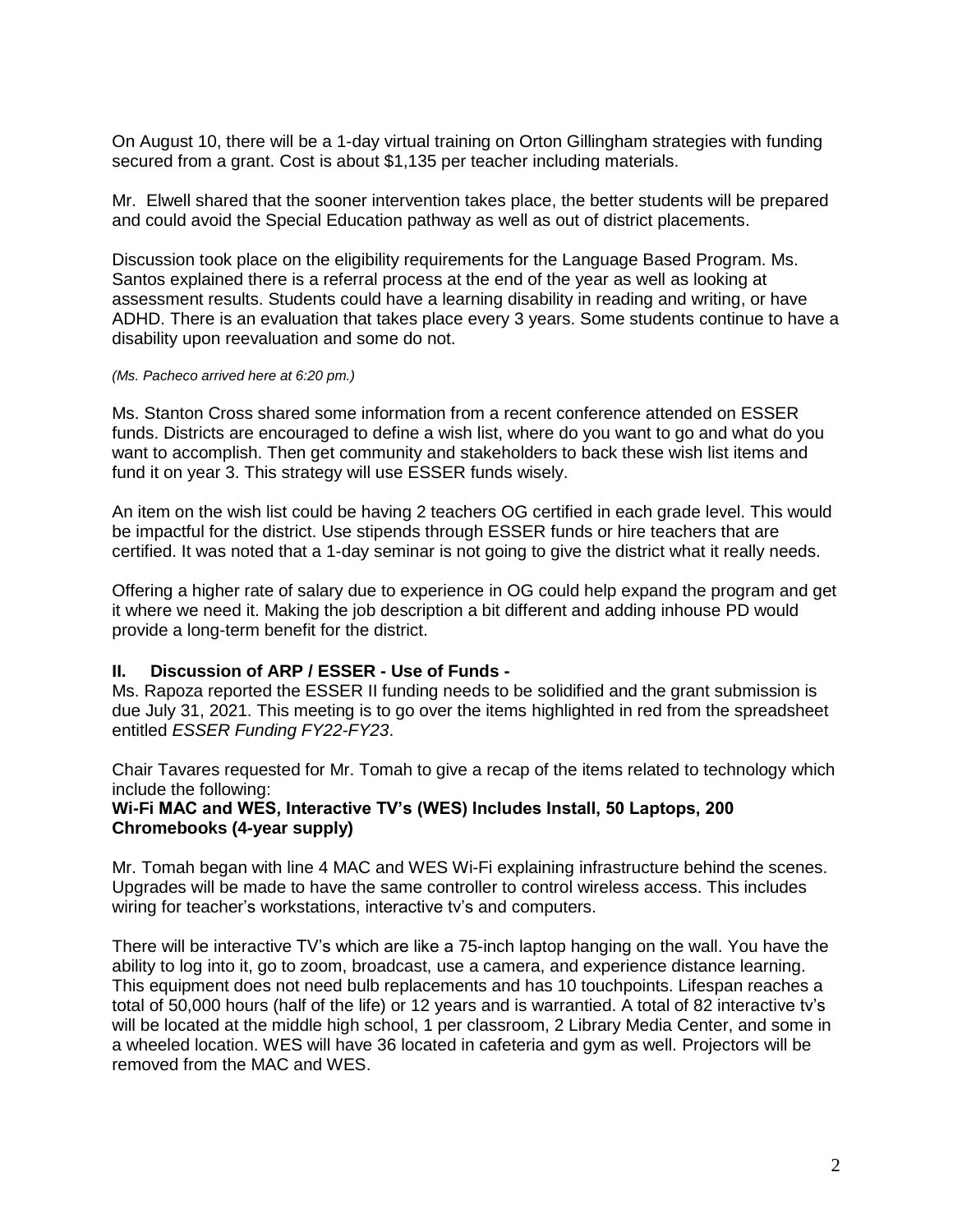A district wide training will take place with Mr. Tomah doing the training. A recommendation was made for Mr. Tomah to receive a stipend and prepare an educational video for staff so they can view how to work the technology and solve problems. Mr. Tomah will get prep work done and speak with Mr. Rezendes to plan a Vimeo session.

Mr. Tomah is requesting 50 laptops and 200 Chomebooks so he will have enough equipment for the next 4 years. Mr. Tomah explained he ran short this past year when surface pros were issued to SC members and long-term substitutes. E-rate funding will give an allowance of \$400 per device. Having these devices will give him leeway to swap out devices needing repair and can loan devices out if people need them when meetings are held. Mr. Tomah will re-evaluate this every year.

Chair Tavares asked if there were any questions on technology?

Ms. Orlando asked if there could be anything used to improve hybrid meetings? Mr. Tomah mentioned there are premium devices that would eliminate sound issues. He can prepare a cost list for these devices.

# **Social Emotional Learning Director -**

Discussion took place on the job description. Mr. Aubin mentioned that it was hard to find a job description for this position. The district is just starting this program and developing an initiative of culture and wellness. It was mentioned that the position evolved into a Director of Guidance, however this is not the intent. Mr. Aubin will continue to look for a better description.

It was agreed that the position is needed. The salary will be increased to \$80,000. Chair Tavares and Mr. Aubin will work with the consultant and present updated information to the committee.

**Summer Programs -** Ms. Stanton Cross requested a summary of participation including numbers, gender, activities and budget for the summer programs. Ms. Rapoza will email this information to the committee.

**Data Team stipends IReady -** Ms. Rapoza reported this item is covered by the Special Education entitlement grant.

**O.G. Certified Teacher** - A request was made for Ms. Rapoza to get a proposal together about hiring 2 teachers for the district that are Orton Gillingham certified for the upcoming school year.

**Tent Rental -** Ms. Rapoza reported there is no contract for this item and they are going through ABC Rental. This will be kept if still needed.

**PPE filters and chemicals** - Item moved to ESSER III funding.

**ASPEN Software** - This item will need a Registrar Data Administrator position. In the FY21 budget, this position of Registrar Data Administrator was budgeted at \$70,300 with part of these funds going to Mr. Cabral to assist with the technology part. In the FY22 budget, this position is funded at \$50,000 with the technology piece removed.

The Registrar needs to work with special education, civil rights, new enrollments (does enrollment online remotely) and help principals with data reports. It was recommended to have training videos for this software to assist in use.